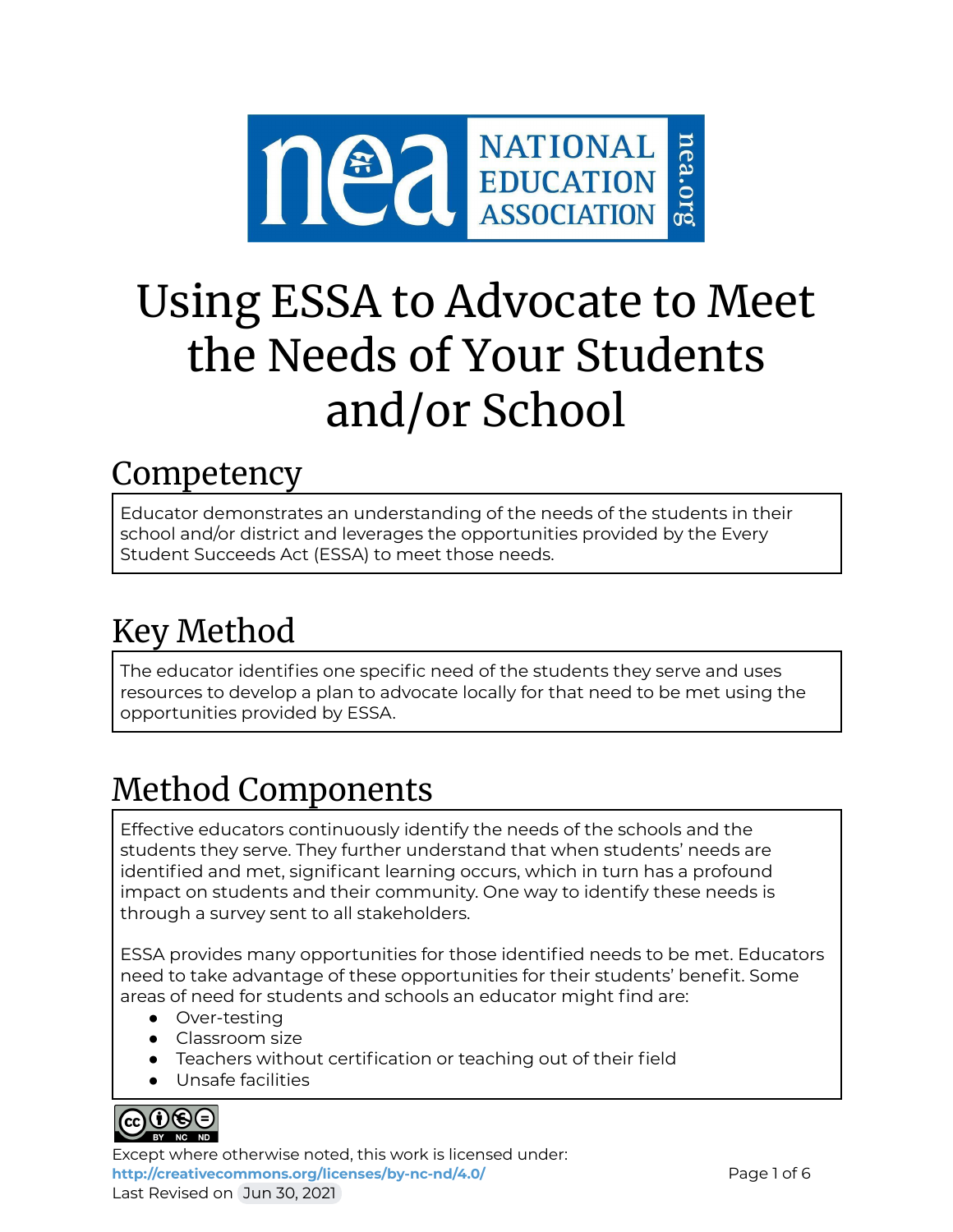- Lack of school nurse
- Lack of school counselor
- Lack of librarian or media specialist
- Lack of technology
- Lack of ample classroom supplies
- Lack of community involvement
- Lack of parental involvement
- Lack of advanced courses/foreign language/career and technical training
- No preschool and/or full-day kindergarten
- A school climate that does not celebrate diversity
- A school climate that is not free of bullying and harassment
- Not enough paraeducators
- Not enough relevant, timely professional development
- No time for colleagues to collaborate
- Support for vulnerable student groups including: racial minorities, students with disabilities, and English learners.

This list in no way is to be considered complete. Educators may find a need for their students and school that is not on this list, and educators are encouraged to share that work with their colleagues.

### Supporting Rationale and Research

Cook-Harvey, C. M., & Stosich, E. L. (2016). Redesigning school accountability and support: Progress in pioneering states

[https://edpolicy.stanford.edu/sites/default/files/publications/redesigning-school-acc](https://edpolicy.stanford.edu/sites/default/files/publications/redesigning-school-accountability-and-support.pdf) [ountability-and-support.pdf](https://edpolicy.stanford.edu/sites/default/files/publications/redesigning-school-accountability-and-support.pdf)

Darling-Hammond, L., Bae, S., Cook-Harvey, C. M., Lam, L., Mercer, C., Podolsky, A., & Stosich, E. L. (2016). Pathways to new accountability through the Every Student Succeeds Act.

[https://learningpolicyinstitute.org/sites/default/files/product-files/Pathways\\_New-A](https://learningpolicyinstitute.org/sites/default/files/product-files/Pathways_New-Accountability_Through_Every_Student_Succeeds_Act_04202016.pdf) [ccountability\\_Through\\_Every\\_Student\\_Succeeds\\_Act\\_04202016.pdf](https://learningpolicyinstitute.org/sites/default/files/product-files/Pathways_New-Accountability_Through_Every_Student_Succeeds_Act_04202016.pdf)

Lam, L., Mercer, C., Podolsky, A., & Darling-Hammond, L. (2016). Evidence-based interventions: A guide for states. Policy Brief, 1-8. [https://learningpolicyinstitute.org/sites/default/files/product-files/Evidence\\_Based\\_I](https://learningpolicyinstitute.org/sites/default/files/product-files/Evidence_Based_Interventions_Guide_for_States.pdf) [nterventions\\_Guide\\_for\\_States.pdf](https://learningpolicyinstitute.org/sites/default/files/product-files/Evidence_Based_Interventions_Guide_for_States.pdf)

Resource equity provisions in the Every Student Succeeds Act (ESSA). (2016). <http://civilrightsdocs.info/pdf/education/ESSA-Resource-Equity-Fact-Sheet.pdf>



Except where otherwise noted, this work is licensed under: **<http://creativecommons.org/licenses/by-nc-nd/4.0/>** Page 2 of 6 Last Revised on Jun 30, 2021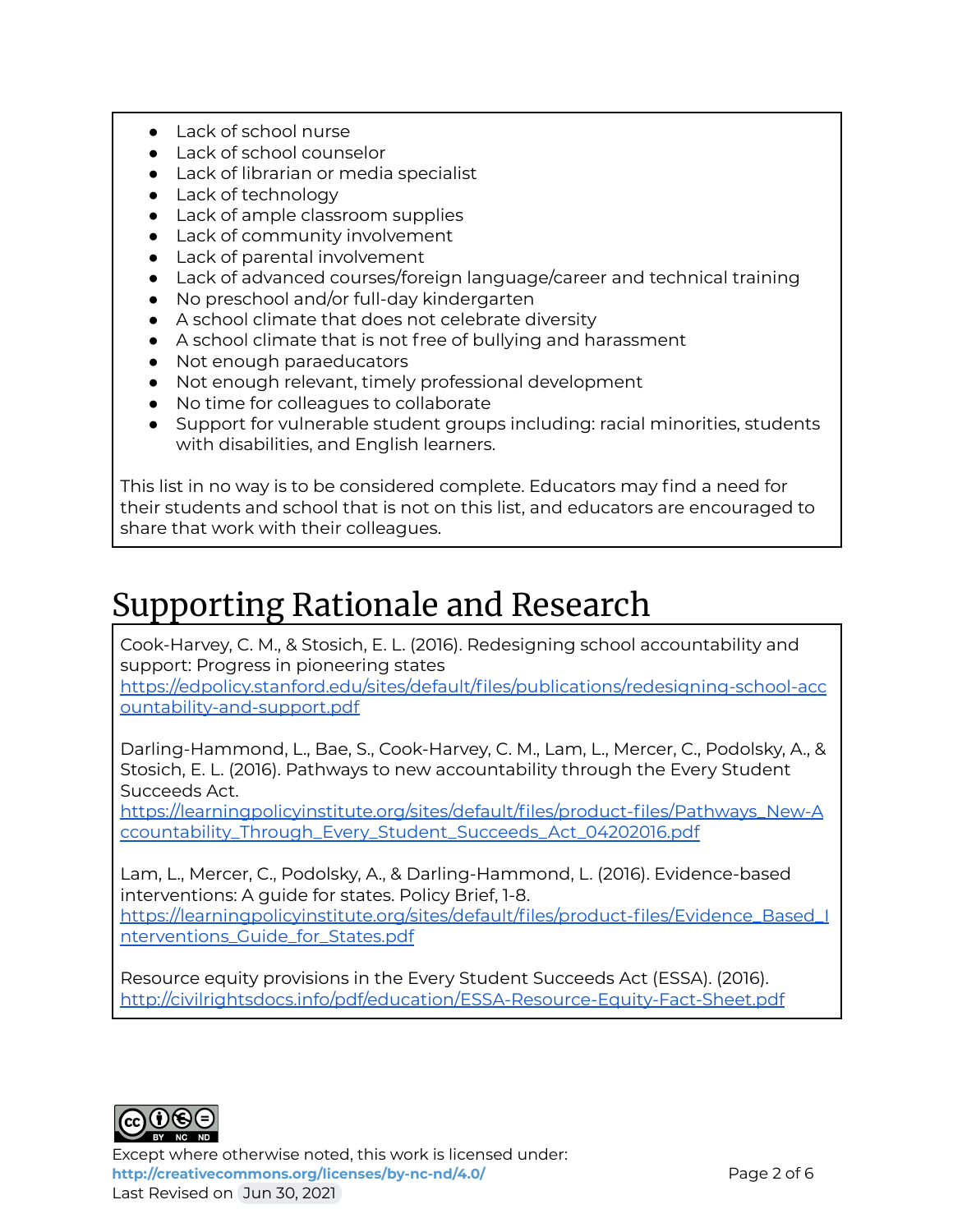### Resources

Articles

The Teacher as Everyday [Advocate](http://www.ascd.org/publications/books/109009/chapters/Introduction@-The-Teacher-as-Everyday-Advocate.aspx)

[Opportunities](https://www.edweek.org/every-student-succeeds-act/inside-the-every-student-succeeds-act/2016/01/00000175-b3d7-d517-a1fd-b3d77dd10000?cmp=cpc-goog-ew-esea-121615&ccid=sitelink_esea_cheat&ccag=esea_cheat&cckw=essa&cccv=esea_cheat&gclid=Cj0KEQjwkZfLBRCzg-69tJy84N8BEiQAffAwqvPQfSySY2BysHxqOjEEwGAS02JChuQDBc_Ojsd4ciQaAmO48P8HAQ) in ESSA: Inside the Every Student Succeeds Act

Stakeholder [Engagement](https://www2.ed.gov/programs/readingfirst/support/stakeholderlores.pdf)

What You Need to Know [About](https://www.nea.org/student-success/smart-just-policies/essa) ESSA

ESSA [Stakeholder](https://www.parentcenterhub.org/stakeholder-guide-essa/#stakeholder) Guide

ESSA [Implementation](https://www.nea.org/resource-library/opportunity-dashboard-indicators-essa) Begins – Opportunity Dashboard

Your School [Checklist](https://www.nea.org/advocating-for-change/new-from-nea/what-does-your-school-need-succeed)

Educator [Empowerment](https://www.nea.org/resource-library/educator-empowerment-under-essa) under ESSA

[Opportunity](https://www.nea.org/resource-library/opportunity-dashboard-indicators-essa) Dashboard

Using Data to [Improve](https://www.aasa.org/uploadedFiles/Policy_and_Advocacy/files/UsingDataToImproveSchools.pdf) Schools

How States Should Navigate New [Opportunities](https://www.educationnext.org/how-states-should-navigate-new-opportunities-under-essa-part-1-of-2/) Under ESSA Part 1

ESSA [Practice](https://www.nea.org/resource-library/essa-advocacy-action-handbook-and-practice-guides) Guides

Five Ways to Use Your School [Checklist](https://www.nea.org/advocating-for-change/new-from-nea/five-ways-use-your-school-checklist)

What States' Non Compliance Means for [Underserved](https://partnersforeachandeverychild.org/federal-update/archive/what-states-essa-non-compliance-means-for-underserved-student-groups/) Student Groups-You may get an error when accessing this page. Click to proceed.

Video [Communicating](https://www.youtube.com/watch?v=tHAzJ_kWiok) about ESSA

Resources **ASCD [Advocacy](http://www.ascd.org/ASCD/pdf/siteASCD/publications/advocacyguide_2009_web.pdf) Guide** 

ESSA Essentials for [Educators](http://www.ascd.org/ASCD/pdf/siteASCD/policy/ESSA-Essentials-for-Educators.pdf)



Except where otherwise noted, this work is licensed under: <http://creativecommons.org/licenses/by-nc-nd/4.0/><br>
Page 3 of 6 Last Revised on Jun 30, 2021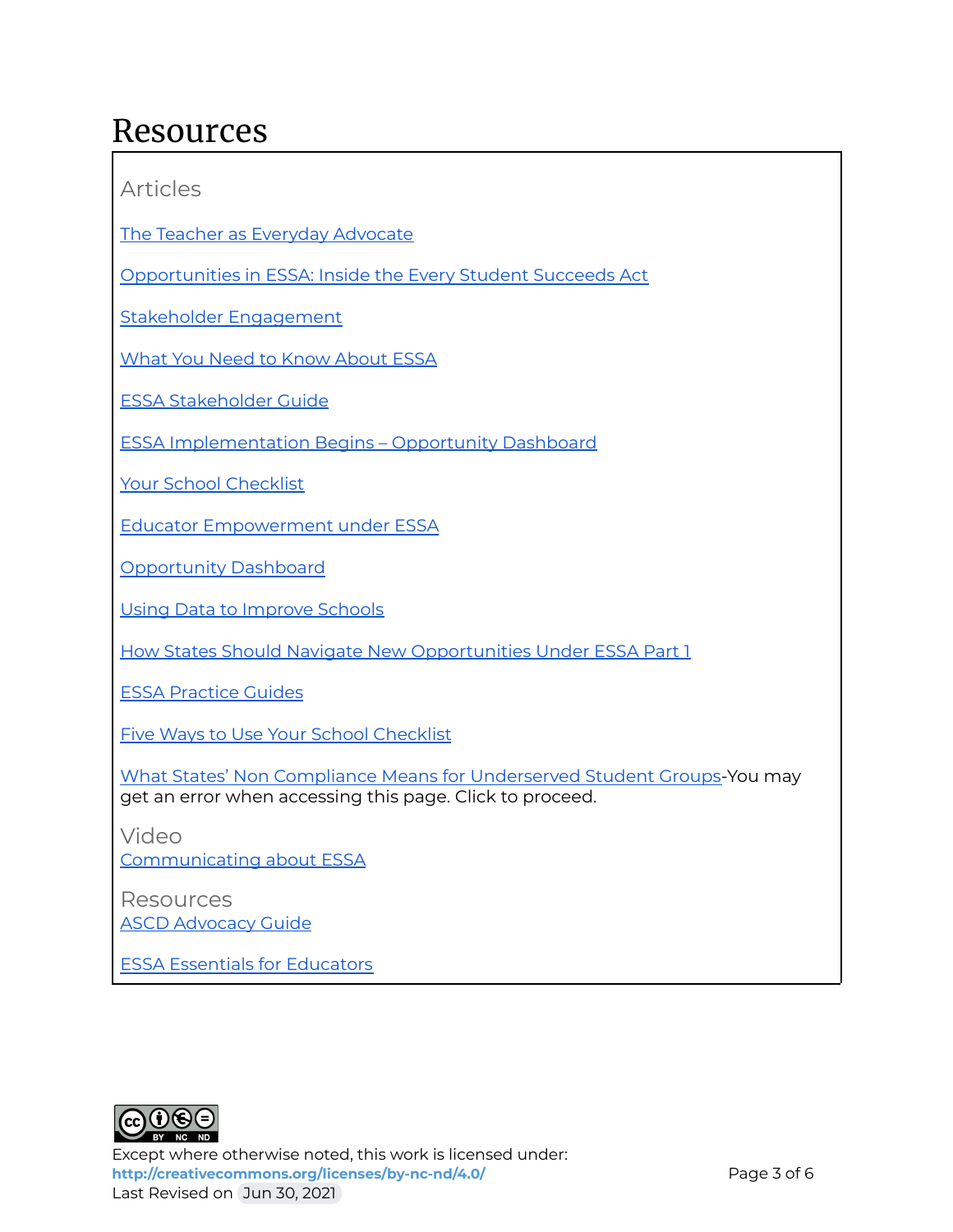# Submission Guidelines & Evaluation Criteria

*To earn the micro-credential, you must receive a passing score in Parts 1 and 3, and be proficient for all components in Part 2.*

### Part 1. Overview Questions (Provides Context)

(250-300 words)

*Please use the suggested word count as a guide to answer the following contextual questions. This will help our assessor understand your current context for working on this micro-credential.*

*Please do not include any information that will make you identifiable to your reviewers.*

- 1. Describe your school setting. Include demographics such as size of community, rural or urban, poverty rate, number of students, current position, etc.
- 2. Describe steps you have taken or can take to learn about the demographics of your community.

**Passing:** Response sufficiently describes the school setting, including the requested specific information.

### Part 2. Work Examples/Artifacts/Evidence

To earn this micro-credentials please submit the following **one artifact** as evidence of your learning.

*\*Please do not include any information that will make you or your students identifiable to your reviewers.*

#### **Artifact 1: Advocacy Plan**

To earn this micro credential, please submit a plan to implement your advocacy for the chosen need of your student and/or school. The plan can be in any chosen format as long as it includes the following components:

- $\bullet$  A need of the student and/or school with evidence provided that illustrates this need.
- The data used to determine the need.



Except where otherwise noted, this work is licensed under: **<http://creativecommons.org/licenses/by-nc-nd/4.0/>** Page 4 of 6 Last Revised on Jun 30, 2021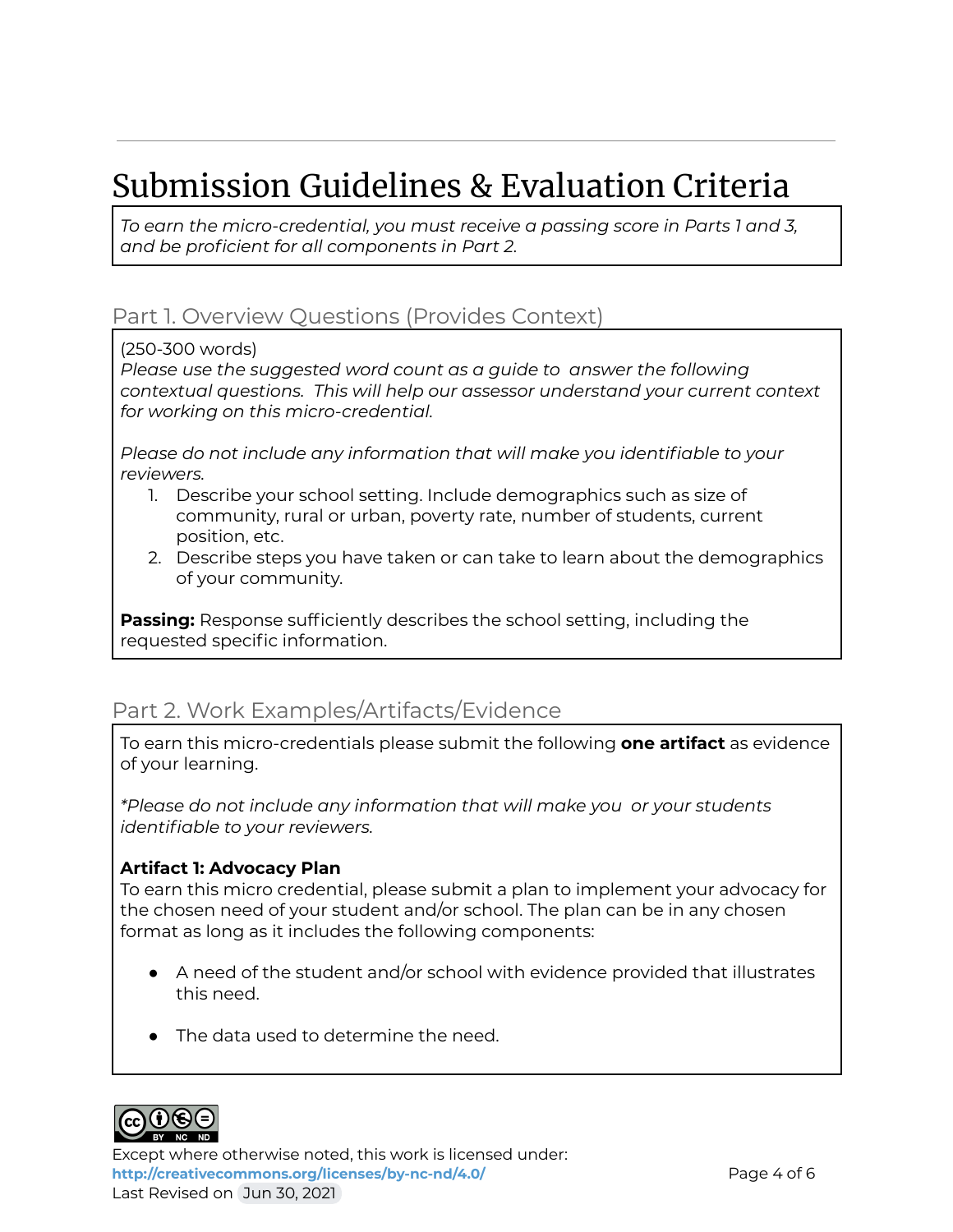- Explanation of how the opportunities in ESSA can help meet the chosen need.
- Describe the selection criteria of the appropriate person and/or group to address the need, specifying how that person/group can help meet the chosen need. Be sure to lay out how the need will be presented to the person and/or group.

Although this is one artifact, you might submit in parts. However, ensure they are in one single document.

They can be submitted as links, screenshots, or other types of files. If you use video, please include a document with timestamps of where each element can be viewed.

|                                               | <b>Proficient</b>                                                                                                                                                                                                                                                                                                          | <b>Basic</b>                                                                                                                      | <b>Developing</b>                                                                                                                                                                                                                                                                                                    |
|-----------------------------------------------|----------------------------------------------------------------------------------------------------------------------------------------------------------------------------------------------------------------------------------------------------------------------------------------------------------------------------|-----------------------------------------------------------------------------------------------------------------------------------|----------------------------------------------------------------------------------------------------------------------------------------------------------------------------------------------------------------------------------------------------------------------------------------------------------------------|
| <b>Artifact 1:</b><br><b>Advocacy</b><br>Plan | Plan clearly shows a<br>need of the students<br>and/or school.<br>Chosen need is<br>backed by clear and<br>reliable data.<br>Clearly shows how<br>opportunities in ESSA<br>can address the needs<br>of the student and/or<br>school.<br>Plan lists an<br>appropriate person<br>and/or group that can<br>address the chosen | Plan lists a person<br>and/or group that can<br>address the chosen<br>need, but does not<br>clearly connect how<br>they can help. | Plan does not clearly<br>show a need of the<br>students and/or<br>school.<br>Chosen need is not<br>backed by data.<br>Does not show how<br>opportunities in ESSA<br>can address the need<br>for the student and/or<br>school.<br>Plan does not list a<br>person and/or group<br>that can address the<br>chosen need. |
|                                               | need and clearly<br>discusses how they<br>can help meet the<br>need.<br>Plan clearly lays out<br>how the need will be<br>presented to the                                                                                                                                                                                  |                                                                                                                                   | Plan does not lay out<br>how the need will be<br>presented to the<br>person and/or group<br>selected.                                                                                                                                                                                                                |

#### Part 2. Rubric



Except where otherwise noted, this work is licensed under: <http://creativecommons.org/licenses/by-nc-nd/4.0/><br>
Page 5 of 6 Last Revised on Jun 30, 2021